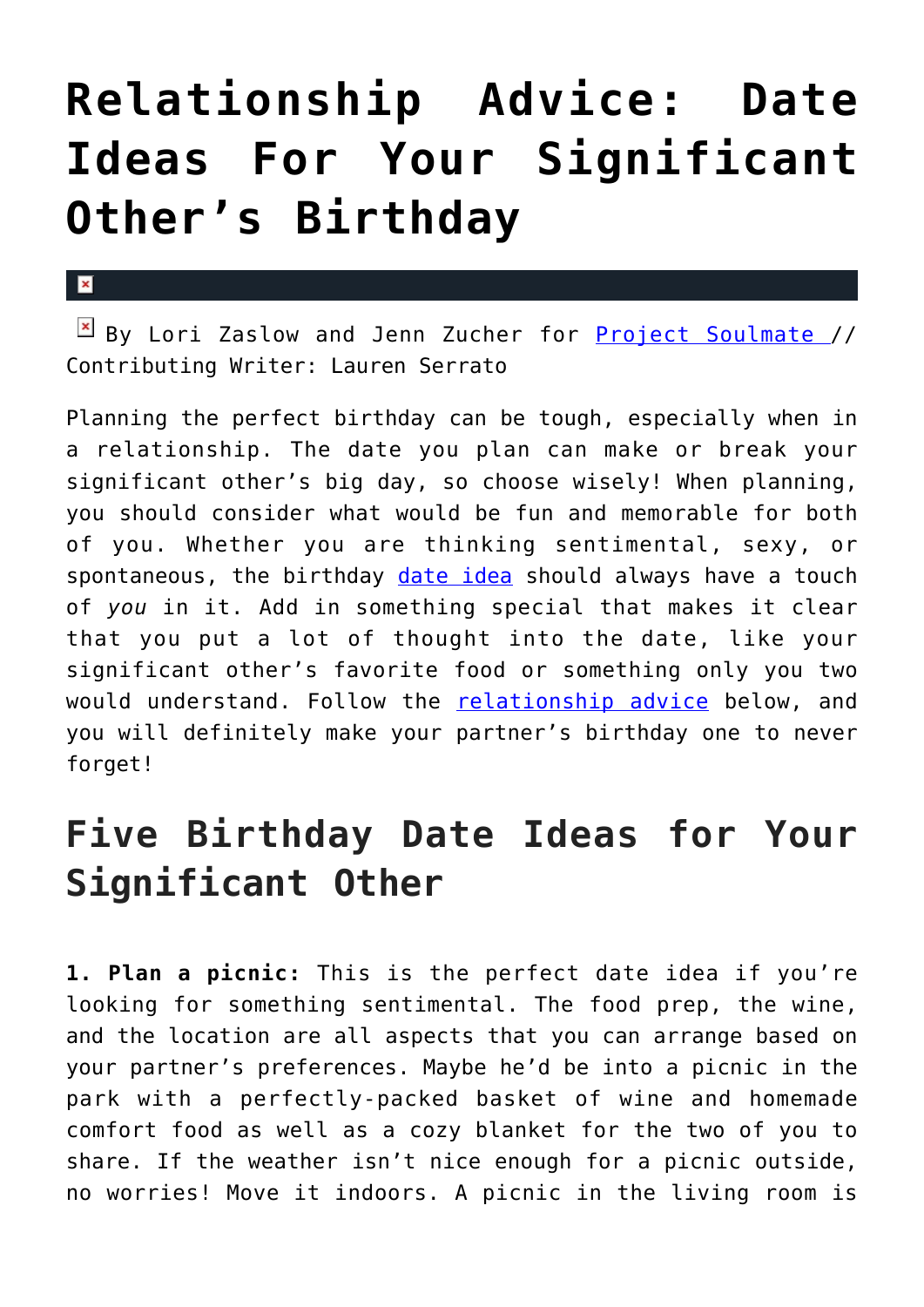just as romantic. Set the mood with dimmed lights and some flowers and candles, and you are destined for the perfect birthday date.

**Related Link:** [10 Date Ideas Inspired by Celebrity Couples](http://cupidspulse.com/122799/10-valentines-day-date-ideas-inspired-by-celebrity-couples/)

**2. A night out on the town:** If you're not into the sentimental stuff, plan a night out. Get dressed up and hit the big city! A night at his favorite bar is a great way to spend any birthday. If you're looking to make it extra special, after happy hour drinks, go to a fancy restaurant that neither of you have been to before. Trying something new together will make it even more memorable.

**3. Host a brunch:** Looking to include your friends and family in the birthday celebration? Hosting brunch is a perfect way to get all your favorite people together. French toast, fresh fruit, and mimosas make up a delicious (and easy!) menu. This date idea is a great way to make your significant other feel loved, and it allows the two of you to have the night to yourselves after the party is over.

**4. Recreate your first date:** This date idea is the perfect way to show off your sensitive side. Recreate the first date you had as a couple. If it was a movie date, rent the movie (or find it on Netflix) and set up a theater at your place. Complete the date with popcorn and candy. You can add to the night by cooking your partner's favorite meal.

**Related Link:** [Dating Advice to Revamp Your Love Life in 2018](http://cupidspulse.com/122031/project-soulmate-dating-advice-to-revamp-your-love-life/)

**5. Plan a getaway:** If you two have a favorite vacation spot nearby, book a nice hotel for the night or weekend and make reservations at your favorite restaurant. Or you can plan a road trip to a secluded destination. It's the perfect chance for you to reconnect. Looking to make it more extravagant? Plan a few days of vacation in a different city or even a different state. If you're tired of the cold, find somewhere warmer to travel for the weekend, like Arizona or California.